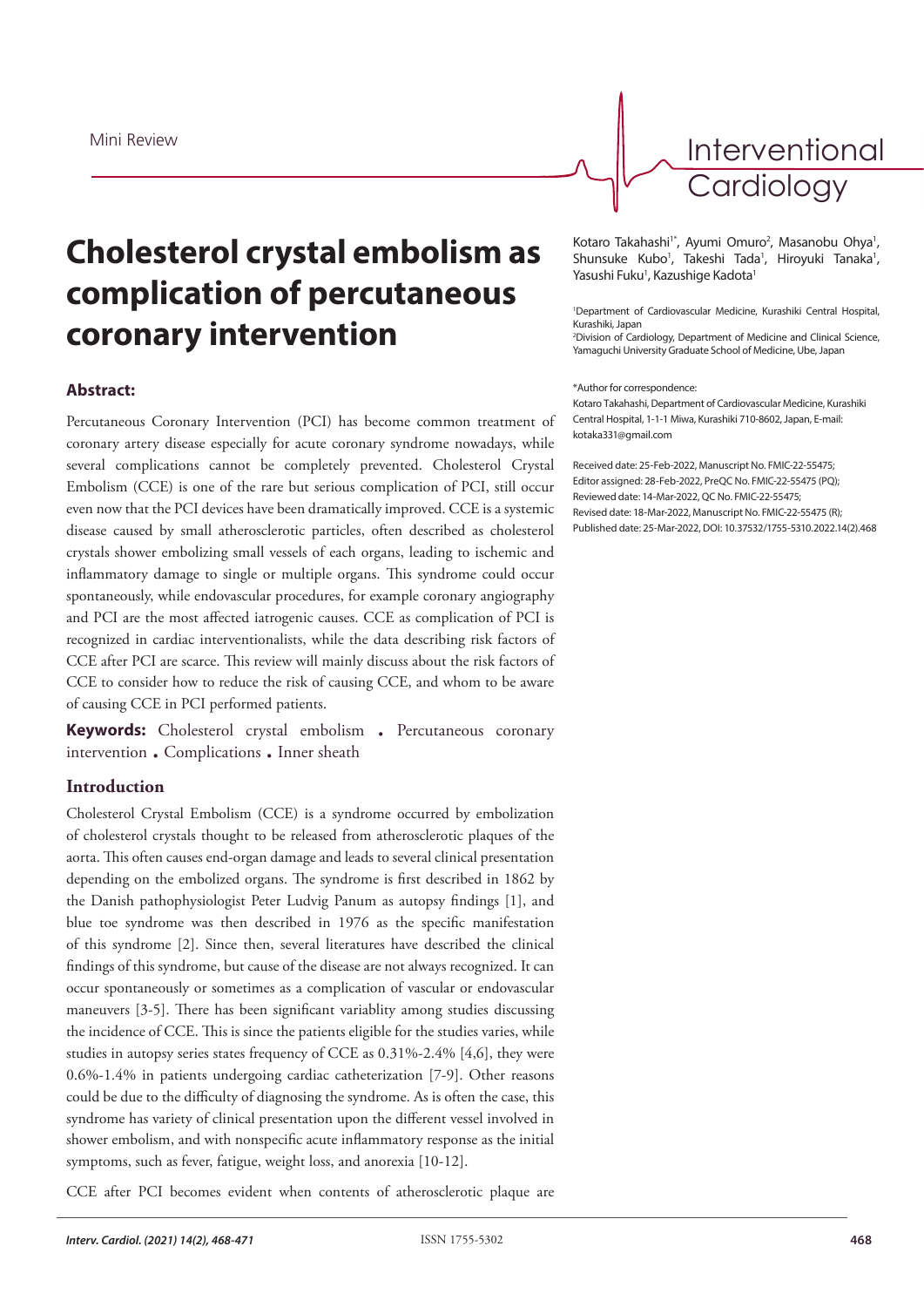## Mini Review

showered from the aorta or other major arteries and micro embolism causes damage to embolized end organs. Clinical presentation varies by the organ which has been embolized. The onset of symptoms from the procedure and severality could also vary by each case, maybe by the amount of cholesterol crystals released from atherosclerotic plaques, and the vascular bed of the embolized organs. This makes the diagnosis of this syndrome difficult, but there are some diagnostic points. Skin and kidney are the most affected organs, and specific clinical manifestation and some nonspecific laboratory findings are expressed after some periods from procedures [1,13-16]. The definite diagnosis of the syndrome is made by histological features such as cholesterol clefts revealed by biopsy of affected organs, often is a skin or kidney [13,15,17,18]. Probable diagnosis can be made by combinations of specific signs in skin and laboratory findings. Livedo reticularis and blue toe syndrome are frequent cutaneous signs in early phase, which triggers suspicion of the syndrome [19,20]. Hypocomplementemia, renal impairment and eosinophilia after endovascular procedures are some of the laboratory findings of the syndrome. Renal impairment can also be caused by contrast, but it often occurs within 48-72 hours after procedures, while the one with CCE often occur after 1 to 2 weeks after the procedure [13,21]. Other difference between Contrast-Induced Nephropathy (CIN) and cholesterol crystal embolism is that there are other systemic peripheral manifestations with CCE while not with CIN, and urine is often bland with proteinuria with CCE, and these could help diagnosis. Other symptoms by other organ embolization, such as abdominal frank pain, diarrhea, gastrointestinal bleeding as result of involving gastrointestinal tract, hollenhorst plaque seen in retina can also be present after PCI with CCE.

## **Literature Review**

## *Risk factors of CCE*

There are not many literatures describing the risk factors of CCE associated with PCI. Risk factors of CCE could be distinguished to factors associated with aortic atherosclerosis, and factors for embolization. Generally considered risk factors of CCE in patient base are those with similar to that of risk factors for atherosclerosis [22-24]. The patients often are older ages, smokers, are obese, and have a medical history of hypertension, dyslipidemia, diabetes mellitus, cerebrovascular disease, chronic kidney disease. When these risk factors are present and process of atherosclerosis progresses, aortic wall especially the intima-media layer accelerate to store lipids. One study comparing high blood pressure and atherosclerosis of the thoracic arota showed that age (for age <75 per 10-y increase, OR 3.44, 2.52-4.70), smoking history (OR: 2.00, 1.32-3.03), and pulse pressure (per 10 mm Hg increase, OR: 1.31, 1.07-1.60) independently associated with aortic atherosclerosis

assessed by transesophageal echocardiography [25]. Furthermore, transesophageal echocardiography evaluated protruding plaques, especially  $\geq 4$  mm in thickness, ulceration, and or mobile thrombi are recognized as risk of CCE in several studies [26-29]. Chronic inflammation is also considered to associate with occurrence of CCE, from the fact that Fukumoto, et al. showed the relation with plasma C-reactive protein >1.0 mg/dl and CCE occurrence in patients after cardiac catheterization [19]. Use of anticoagulation has also been considered as a risk factor of CCE by causing plaque hemorrhage, while recent randomized study assessing patients with aortic plaque proven by transesophageal echocardiography showed anticoagulation had no relations with incidence of CCE, making the conclusion uncertain[19,30,31].

The other important risk factors of CCE are factors associated with embolization of the aortic plaques. This process could occur spontaneously, but often iatrogenic associated with vascular related procedures, such as catheter manipulations and surgeries [9,16,32]. With the recent rise in the number of cardiac catheter procedures and the widespread awareness of CCE, up to three times more iatrogenic causes than spontaneous causes have been reported [32]. Aortic aneurysms are known to be a source of CCE. Fukumoto, et al. reported that there were no significant differences in the prevalence of femoral approach usage rate between CCE and non-CCE patients, and concluded that the ascending thoracic aorta may be the main embolic source, not abdominal aorta, but it is controversial [19]. Actually, Carroccio, et al. reported in their propective study of following 660 patients with abdominal aortic aneurysm after aortic stent grafts implantation that 2.9% of patients were diagnosed as having CCE with the mean follow up of 15 months [33]. From the previous reports, it is obvious to consider that both abdominal and thoracic aorta atherosclerosis and/or aneurysm with intravascular procedures are a risk factor of causing CCE.

### *Association of PCI procedures and CCE*

We all recognize that catheter procedures especially PCI that needs large size of catheter, and require long, dynamic manipulation is associated with occurrence of CCE, but the true incidence and risk factors of CCE after PCI is not well known. Tanaka, et al. collected national data from the Japanese Diagnosis Procedure Combination database, and showed the incidence of CCE after Coronary Angiography (CAG) and PCI to be 0.02% and 0.05 with odds ratio of 3.2 with PCI in reference of CAG incidence [34]. They also showed the use of mechanical circulatory support, especially intra-aortic balloon pumping that consist with large size catheter was also associated with increase in risk of CCE. (Odds ratio of 9.80, 7.43-12.9 CAG with reference) [34]. PCI may have higher incidence of causing CCE as complication compared with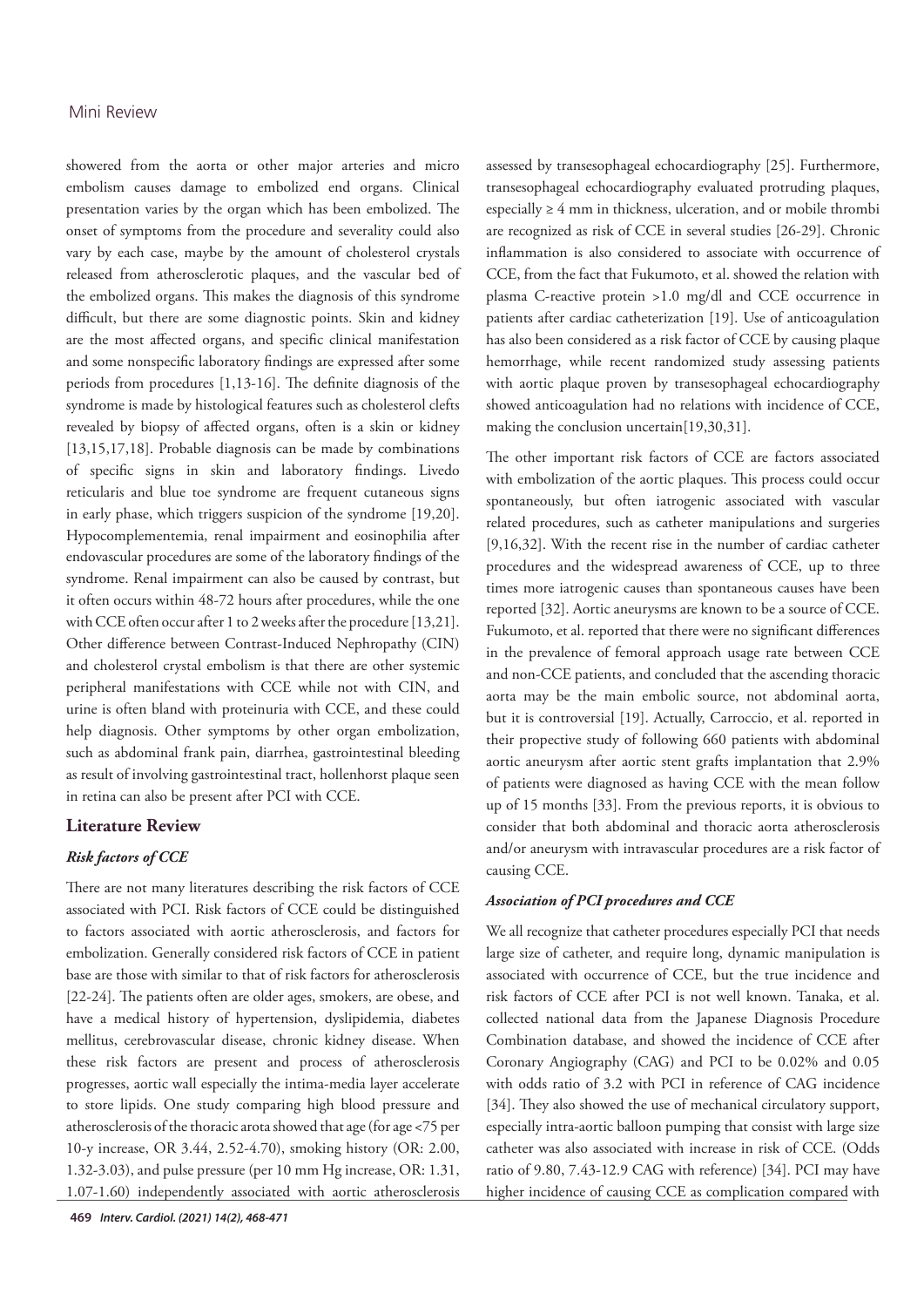## Mini Review

CAG, since its larger size of catheter used and use of mechanical circulatory support in the selected procedures.

Other important factor is the route of coronary intervention. Since abdominal aorta is often involved with atherosclerotic plaques, femoral approach may be the risk factor of CCE compared with other approach. Kooiman, et al. has showed significantly lower incidence of acute kidney injury after PCI procedures with transradial intervention compared to trans femoral intervention, which some of the renal impairment are considered to be due to CCE [35]. Ando, et al. has also shown the similar results that transradial approach had 3-fold less prevalent of acute kidney injury including CCE than transfemoral approach for patients performed PCI for acute coronary syndrome [36]. Although, there are some studies showing no significant difference in prevalence of CCE with femoral and non-femoral approach, and concluded that ascending aorta may be the main embolic source of CCE, so that femoral approach may be a risk but controversial. There were no study showing relations of equipment used in PCI and CCE.

## **Discussion**

We aim to assess the risk factors of CCE in PCI performed patients in order to improve our understanding, so that we know when and how to prevent this complication. In our recently published paper, 23,184 patients undergoing PCI in our institution were assessed and evaluated the incidence, risk factors, and prognosis of CCE occurred patients [37]. There were 88 patients (0.38%) whom diagnosed as CCE in 20 years, and the incidence of CCE seemed to decline through the investigated 20 years. We concluded that use of inner-sheath and radial approach which increased in later years may have associated with decrease in prevalence of CCE. As described previously, femoral approach could be one of the risk factors of CCE after PCI, and our study also showed femoral approach as a positive predictor of CCE. (70.5% vs. 44.8%, p<0.001) [37]. The report from Fukumoto, et al. stated femoral approach as not an independent risk factor for CCE, although the complications were seen in 1.59% of 1258 patients treated with a femoral approach and 0.95% of 528 patients treated with other approaches, suggesting that a femoral approach is associated with a not significantly but numerically higher incidence of CCE than other approaches and may had a significant difference with larger number of patients [19].

One important finding from our study was that the use of inner sheath (Outlook 5 Fr Straight; Terumo, Tokyo, Japan) was a negative predictor of CCE in our study population. (62.5% vs.  $77.3\%$ , p<0.001) [37]. The inner sheath has inner and outer diameters of 0.92 and 1.68 mm with 115 cm in length and used in combination with a conventional guiding catheter to reduce

the caliber difference between the guiding catheter and the guide wire (Figures 1 and 2). Differences in areas with guide wires were 1.92 mm<sup>2</sup> for 6 Fr guiding catheters and 2.52 mm<sup>2</sup> for 7 Fr guiding catheters, while the difference in the use of an inner sheath was as small as  $0.04 \text{ mm}^2$  for both sizes of guiding catheters, and the decrease in caliber difference may have contributed in prevention of CCE by avoiding catheter to shave off aortic wall while delivering into coronary artery. This idea is also supported by previous report from Keeley, et al. that they prospectively analyzed 1,000 PCI and showed 51% of overall cases had some degree of aortic debris scraped by the guiding catheter [38]. We believe this is an important fact that not only using radial for approach, we may have chance of preventing this disastrous complications by using one nice catheter as combination of guiding catheter.



Figure 1: Calibration difference of guide wire and guiding sheath without inner sheath.



Figure 2: Calibration difference of guide wire and guiding sheath with inner sheath.

### **Conclusion**

Since the study was retrospective, and single center analysis, further discussion should be made for confirmation. CCE is a rare but harmful complication of PCI, still we experience nowadays. Patient characteristics for example older ages, smoking habit, history of dyslipidemia are important for us to be aware of causing the syndrome, while we may have chance of preventing them by using radial approach and inner sheath in combination of guiding catheter especially for high risk patients listed above.